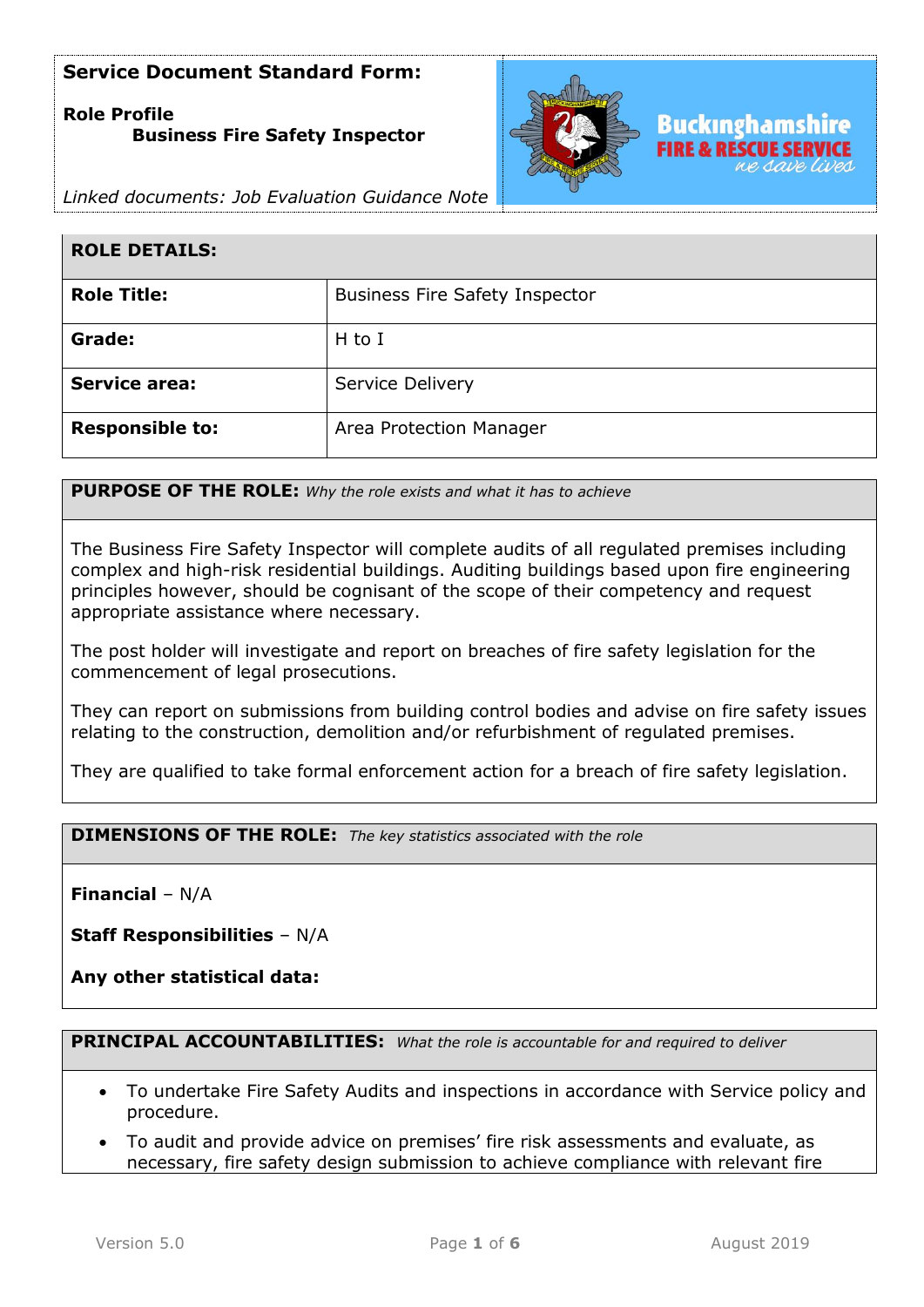**Role Profile Business Fire Safety Inspector**



*Linked documents: Job Evaluation Guidance Note*

#### safety legislation

- To actively gather information with respect to hazards to Firefighters and to manage this information in accordance with Service policy and procedure.
- To lead on consultation with Building Control bodies, local authorities and other regulatory agencies in accordance with Service policy and procedures.
- To draft fire safety advice to statutory bodies, planners, architects, other building professionals and members of the public.
- To respond to statutory consultations for premises; e.g. planning and licencing, in accordance with Service policy and procedure.
- To attend courts of law and other enforcement bodies in a witness capacity.
- To represent Service at external meetings.
- To draft informal enforcement action in line with Service policy and procedure.
- To lead in the investigation and gathering of evidence and prosecution action under the Fire Safety Order.
- To actively engage and support Prevention and Protection activities of the Service.
- To lead the preparation and delivery of Fire Safety training and education to FRS personnel, external agencies, members of the public and others as required.
- To maintain knowledge and understanding of role related Service policies and procedures and to ensure that work is carried out in line with Service standards and targets.
- To provide current Business Continuity advice to the local business community.
- To ensure the **Station Commander** (**SC**) Protection Manager / Team Leader is fully appraised of all matters and developments in relation to fire safety protection audits and other activity as appropriate.
- To provide advice and guidance on request and through inspection on:
	- o Fire safety in premises
	- o Fire safety in locations using hazardous materials
	- o Issues relating to fire protection systems
	- o Urban and special design and fire appliance access.
	- o Issues relating to building construction, refurbishments, materials and demolition.
- To monitor the progress of new or refurbished premises for compliance with requirements / recommendations made under relevant fire safety legislation.
- To be responsible for updating, retrieval and acting upon electronic information from the Fire Safety Management Information System and Risk-Based Inspection Programme.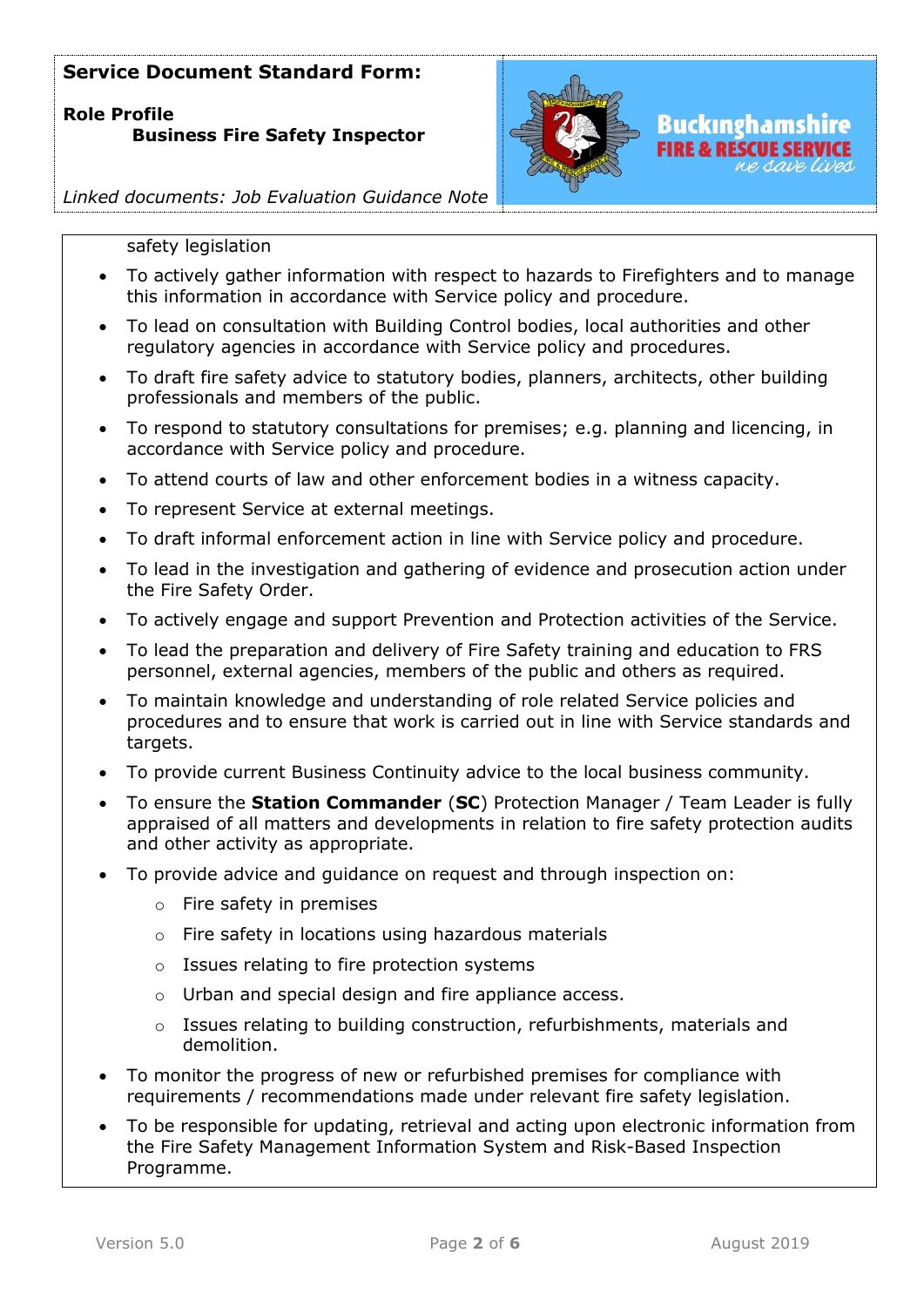**Role Profile Business Fire Safety Inspector**



*Linked documents: Job Evaluation Guidance Note*

- To be responsible for the preparation of fire safety reports, letters, enforcement notices and plans in accordance with Authority fire safety policy and procedures
- To initiate enforcement action in line with parameters as set out in Authority policy and procedures, in support of the principles detailed in the Enforcement Concordat.
- Where necessary, provide support to the investigation of an offence.

## **DECISION MAKING:**

## **Make decisions**:

- To use professional judgement to make decisions and make recommendations on the various projects involved with
- To manage a robust decision making process to ensure that all decisions are logged, reviewed where necessary and available to relevant stakeholders as appropriate
- To follow laid down procedures set by the Service and have an awareness of all new correspondence that is relevant to the role whilst ensuring that all correspondence is cascaded to relevant staff as appropriate

### **Significant say in decisions**:

- To be able to make decisions on behalf of the Service in line with policies, procedures and best practice
- To promote, suggest and implement improvements to working practices, systems and to personal and organisational performance

**CONTACT WITH OTHERS:** *The frequent contact the role holder has with others and for what purpose* 

**Internal**: Establish and maintain effective working relationships with colleagues at all levels across the organisation. Most frequent communication will be with the Area Protection Manager, other Business Fire Safety Inspecting Officers, Business Fire Safety Advisor and the Business Fire Engineering Technician.

**External**: To regularly liaise with representatives from:

- Commercial and Industrial premises
- Partner Agencies
- Other UK Fire & Rescue Services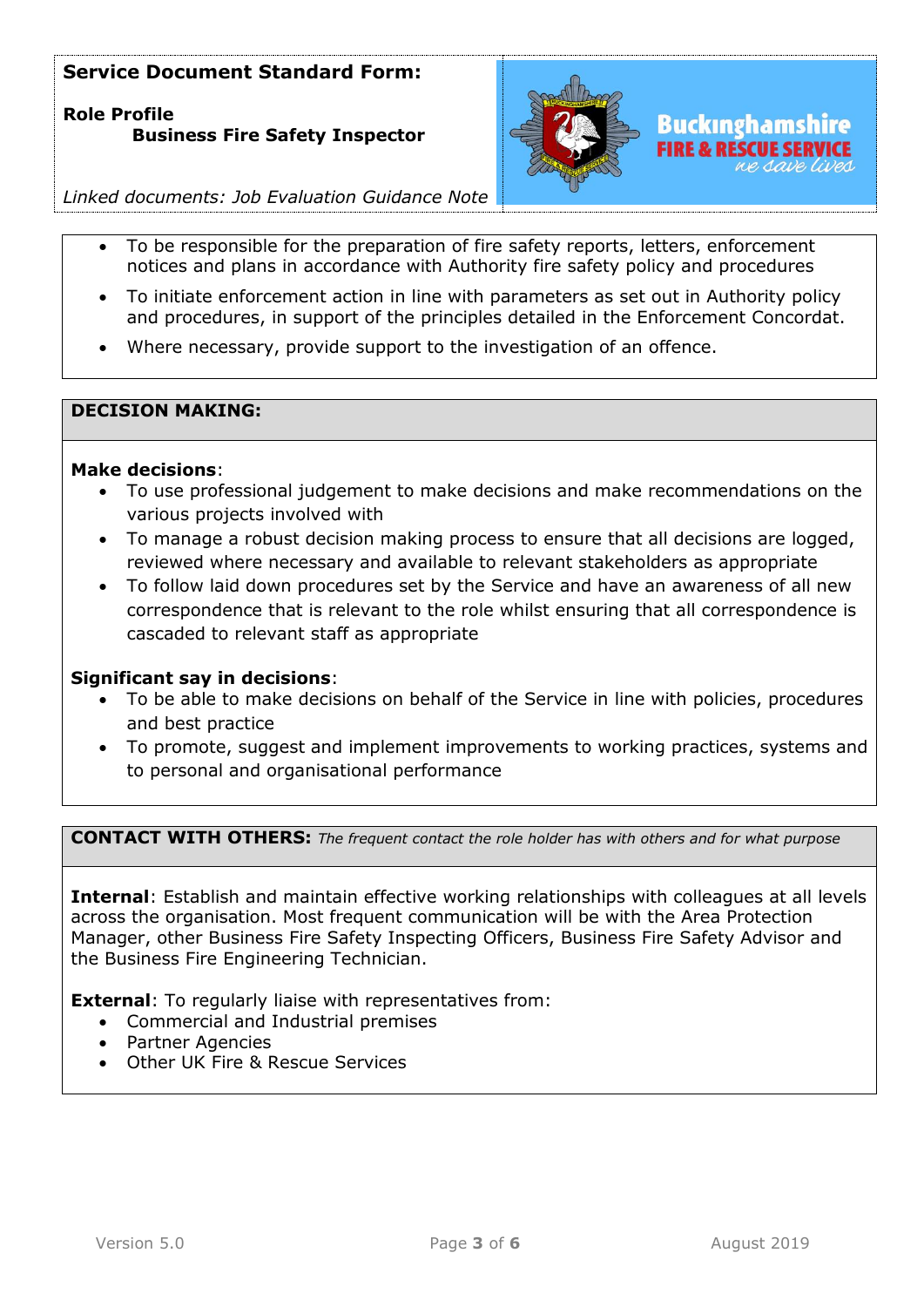**Role Profile** 

## **Business Fire Safety Inspector**



FIRE & RESCUE SERVICE

*Linked documents: Job Evaluation Guidance Note*

## **PERSONAL REQUIREMENTS:**

- To participate in a programme of continuous personal and professional development relevant to the role
- To demonstrate conduct and behaviours in accordance with the Service policies, values and norms
- To comply with the Services' aims, organisational values and behaviours and their impact on this post
- To be committed to protecting and respecting the privacy of individuals and the responsible handling of personal information
- To ensure all aspects of health and safety are adhered to. Ensuring that all staff, visitors, contractors etc. within the area are in compliance with statutory requirements and Service policies and procedures
- To undertake, with appropriate training, the duties of other roles as required
- To mentor and coach individual members of staff as required
- To contribute to the development and implementation of relevant policies and procedures
- Attend meetings as required and submit information in appropriate formats as required
- To undertake any other duties which fall within the broad spirit, scope, levels and purpose of this role that may reasonably be required from time to time, at any location required by the Service

## **REQUIREMENTS: Essential Criteria**

*The skills, knowledge, qualifications and training required to perform the role*

## **Qualifications & Training**:

- A good general level of educational achievement as a minimum GCSE qualifications at C or above / levels 4 -9 or equivalent in Maths and English
- Have achieved competency as a Business Fire Safety Advisor
	- L3 Certificate or equivalent
	- L4 Certificate or equivalent
	- L4 Diploma or equivalent
- Full UK valid Driving Licence

## **Experience**:

- Experience of undertaking inspections of premises and evaluating and addressing fire risk assessments for compliance with fire safety legislation.
- Experience of determining solutions to hazards and risks identified through inspection and investigation.
- Experience of investigating and preparing enforcement notices.
- Experience of assisting with the investigation and preparation of prosecutions.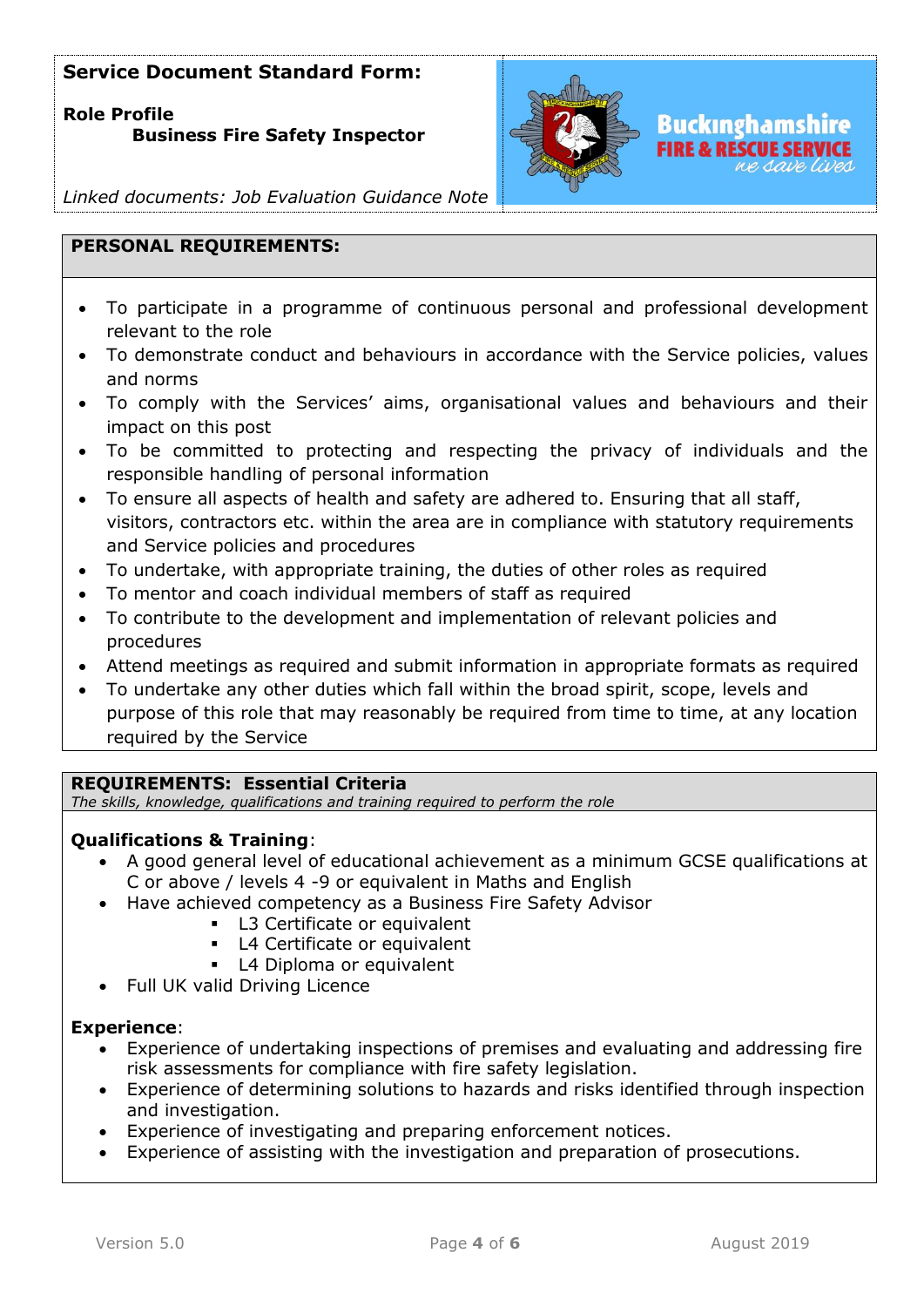**Role Profile** 

# **Business Fire Safety Inspector**



*Linked documents: Job Evaluation Guidance Note*

#### **Skills**:

- Excellent interpersonal and communication skills, including the ability to write comprehensive and sometimes complex reports.
- Ability to work confidently within a team and to interact with individuals in a friendly, courteous manner and is tolerant in their approach
- Able to work on own initiative and without direct supervision confidentially
- Ability to deliver quality outputs under pressure
- Able to provide sound information to support decision making
- Numerate, analytical and problem solving skills
- Able to prioritise workloads
- Ability to influence and persuade others when required
- Ability to demonstrates an openness to change and actively seek to support it
- To treat people with dignity and respect, act professionally and responsibly with Authority assets, property and funds; i.e. taxpayers money.
- Computer literate or ability to use IT applications in a wide range of applications

### **Knowledge**:

- A good understanding of the role of the Fire and Rescue Service in England and familiar with the legislative environment in which they operate.
- Working knowledge of fire safety legislation and its application to the workplace.
- Knowledge of the principles of risk assessment and its application in the workplace.

### **REQUIREMENTS: Desirable Criteria**

*The skills, knowledge, qualifications and training required to perform the role*

## **Qualifications & Training**:

- NEBOSH General Certificate
- NEBOSH Fire Certificate
- APCIL or equivalent legal training
- L5 Fire Engineering Technician

### **Experience**:

- Experience of operational firefighting, fire engineering, fire investigations and or any matters relating to firefighter safety at operational incidents.
- Experience of carrying out prosecutions under relevant legislation.
- Experience of delivering interviews under PACE.

#### **Skills**:

• Demonstrates the appropriate commitment to personal development, in accordance with Authority expectations and values.